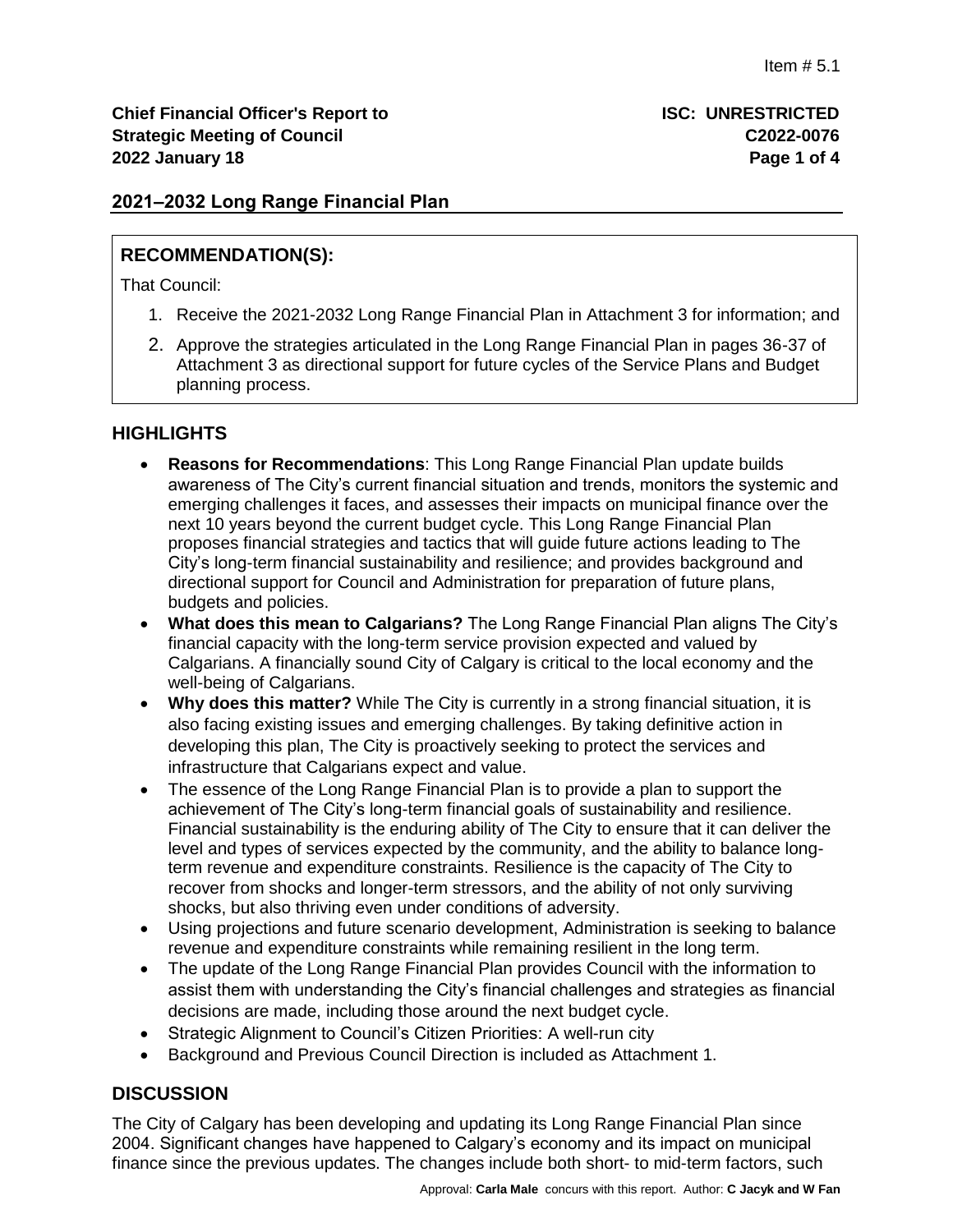### **Chief Financial Officer's Report to ISC: UNRESTRICTED Strategic Meeting of Council 2022 January 18 Page 2 of 4**

### **2021**–**2032 Long Range Financial Plan**

as the economic downturns, downtown office vacancy and assessment value reductions, tax shifts, the COVID-19 pandemic and its disruptive impact on Calgary's market and municipal services; and long-term factors including potential opportunities and threats, such as demographic shifts, growth of knowledge economy, and technological changes. The 2021-2032 Long Range Financial Plan provides an update to reflect the changes and their impacts on municipal finance.

This Long Range Financial Plan provides projections of The City's operating and capital requirements over the next 10 years beyond the current budget cycle, and a plan of strategies and tactics based on the projections and through the development of future scenarios to help The City navigate the financial challenges.

The development of this Long Range Financial Plan has included extensive internal engagement with services and gone through a thorough validation and review process with both internal stakeholders and external reviewers. The Long Range Financial Plan projection model is based on the One Calgary 2019-2022 Service Plans and Budgets and subsequent adjustments including the 2020 Mid-Cycle Adjustments. It projects 10 years beyond the end of the 2019-2022 budget cycle into the future. The Long Range Financial Plan projection model estimates that The City will face significant annual operating and cumulative capital budget shortfalls over this period unless other budget balancing measures are employed, including the strategies and tactics identified in the plan.

The key message taken from the operating and capital projections is not the value of the gap, but the trend: that the gap is significant and grows continuously throughout the projection period, indicating the difference between revenue and expenditure growth under the current financial structure and the growth of the capital funding gap which reinforces the challenges facing The City for its long-term service provision. The City will ensure the gap closes, as required by the multi-year business planning and budgeting policy (CFO004). The Long Range Financial Plan assists in anticipating the gap and the risks based on scenarios.

Sensitivity tests and alternative scenarios have been developed to demonstrate how differing assumptions can affect projections, and to help assess the financial impacts of diverse sources of risks. This supports the Long Range Financial Plan strategies development by identifying the key challenges and impacts of multiple influencing factors on municipal finance and demonstrating the importance and benefits of proposed financial strategies.

Attachment 3 provides greater detail on the financial goals which are supported by the five main financial strategies through eight specific tactics.

The Long Range Financial Plan provides Council with an ongoing, longer-term perspective on The City's financial prospects. The Long Range Financial Plan assumptions will continue to be refined, its projections will build on more customized data and scenarios, and its strategies will continue to be tested by changing circumstance and evolve as appropriate.

## **STAKEHOLDER ENGAGEMENT AND COMMUNICATION (EXTERNAL)**

- ☐ Public Engagement was undertaken
- ☐ Public Communication or Engagement was not required
- ☐ Public/Stakeholders were informed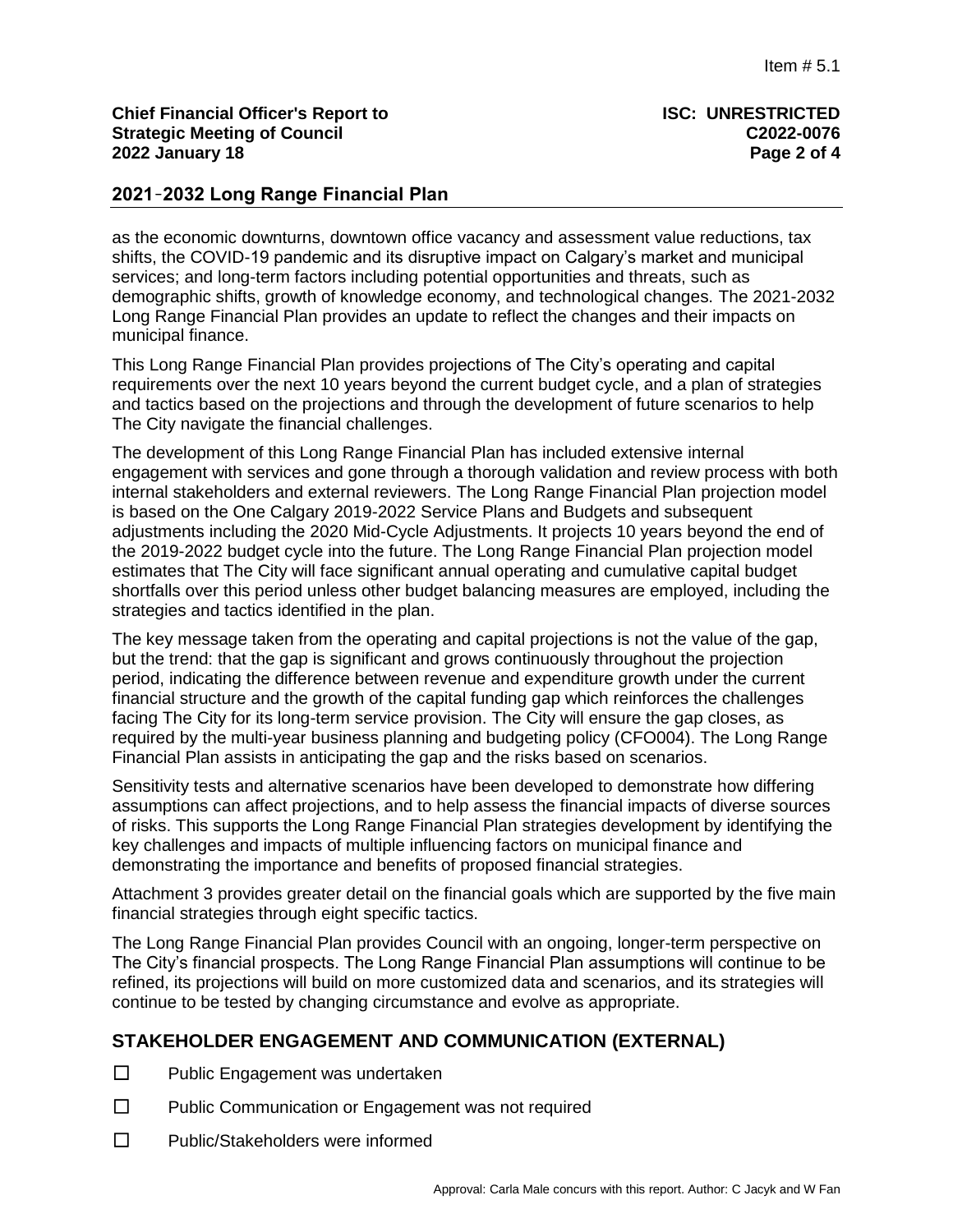**Chief Financial Officer's Report to ISC: UNRESTRICTED Strategic Meeting of Council C2022-0076 2022 January 18 Page 3 of 4**

## **2021**–**2032 Long Range Financial Plan**

☒ Stakeholder dialogue/relations were undertaken

An external peer review was conducted to reinforce the validation process of the Long Range Financial Plan. The recommendations provided by the external reviewers have been discussed and incorporated in the Long Range Financial Plan report.

## **IMPLICATIONS**

### **Social**

Financial sustainability and resilience are required to effectively deliver the social services and infrastructure required by citizens over the long-term. An inability to address the financial challenges will lead to uncertainty in funding and program service level insecurity. The Long Range Financial Plan is developed to enhance The City's awareness of financial challenges and to achieve long-term sustainability and resilience in its service provision for Calgarians.

#### **Environmental**

Adequate financial resources are necessary to allow The City to meet its environmental stewardship goals and commitments.

#### **Economic**

The ability to deliver necessary services and infrastructure with restrained revenue growth is key to remaining competitive and attracting the private sector investment and in-migration necessary to drive economic growth. The City's long-term financial sustainability and resilience is critical to the local economic development and the well-being of Calgarians.

#### **Service and Financial Implications**

## **Tax-supported funding**

#### *\$150,000*

A one-time funding request of \$150,000 was approved as part of the 2022 Adjustments to the 2019-2022 One Calgary Service Plans and Budgets (C2021-1436) to develop an implementation program for the Long Range Financial Plan.

## **RISK**

The Long Range Financial Plan is a risk management tool to assist in overcoming the challenges to financial sustainability and resilience.

The Long Range Financial Plan identifies risks associated with the financial challenges of the next decade. First and foremost, there is risk that if these challenges are not addressed comprehensively and systematically, The City will be forced to address them on an ad hoc basis, which will likely lead to less efficient outcomes. The City faces both systemic issues and emerging challenges from multiple sources that may impact its long-term sustainability and resilience. The City's financial goals, strategies, and tactics establish a mechanism of risk management to support the outcome of a well-run city by delivering excellent services and infrastructure for citizens. The importance of The City's proactive risk management culture is